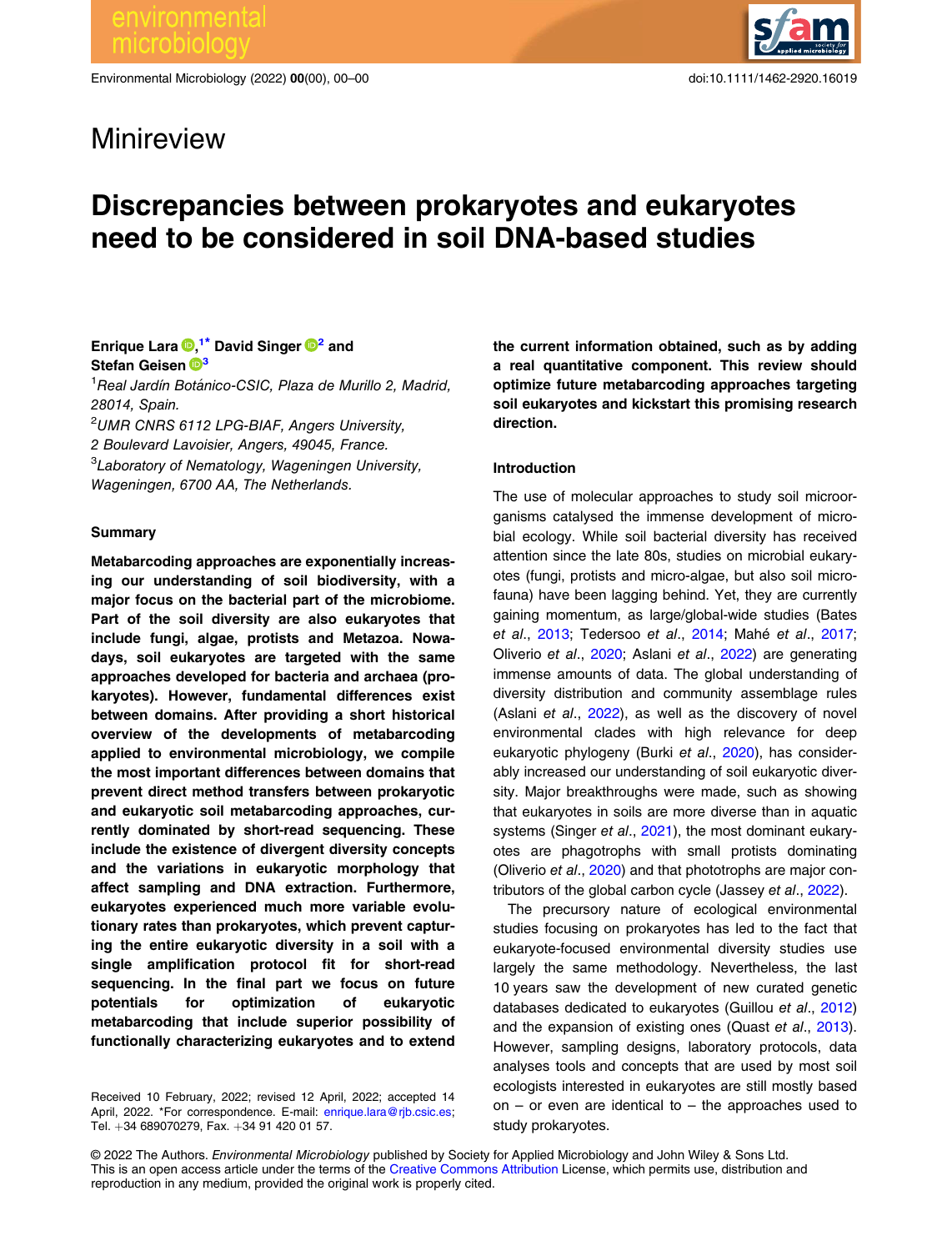#### 2 E. Lara, D. Singer and S. Geisen

Our aim in this perspective is to highlight fundamental differences between prokaryotes and eukaryotes, and the resulting consequences for environmental metabarcoding studies. Indeed, the immense morphological diversity of eukaryotes as well as their fast and inhomogeneous evolutionary rates prevent the application of protocols for eukaryotic metabarcoding that were developed to study prokaryotes. Indeed, unified protocols for all eukaryotes can only provide partial images of the domain's diversity in soils. In addition to this comparative list of warnings, we highlight avenues to take to optimize the methodology to study soil eukaryotes.

## Historical context; why did the study of eukaryotes lag behind prokaryotic studies?

Environmental microbiology with a focus on an in toto nucleic acid extraction, the current standard to assess microbial biodiversity, has started to reveal the immense diversity of planktonic bacteria in the Sargasso Sea (Lane et al., [1985](#page-9-0); Giovannoni et al., [1990](#page-8-0)). Similar approaches followed shortly afterwards for Archaea (DeLong, [1992](#page-8-0)). Protocols were developed at that time to extract environmental DNA from soil (Tsai and Olson, [1992](#page-10-0)). These approaches led to the discovery of many major lineages composed exclusively of uncultured organisms, called 'environmental clades' (for a review encompassing all domains of life, see López-García and Moreira [\(2008](#page-9-0))). While prokaryotic microbiology developed considerably, microbial eukaryotic environmental diversity remained unstudied for more than a decade. Casually, the first study aimed at characterizing changes in communities in artificial systems after virus-induced lysis in filamentous cyanobacteria (van Hannen et al., [1999\)](#page-10-0). Eukaryotes gained more attention in aquatic systems, and studies revealed novel eukaryotic clades in marine (López-García et al., [2001](#page-9-0); Moon-van der Staay et al., [2001](#page-9-0)) and freshwater hyperacidic systems (Amaral-Zettler et al., [2002](#page-7-0)). Early environmental molecular explorations of soil eukaryotic diversity were still hampered by the low sequencing depth provided by amplicon cloning/Sanger sequencing approaches used by then, which did not allow seeing beyond the over-dominance of a few plant and fungal operational taxonomic units (OTUs). Most sequences of protists, fungi and animals could not be retrieved (Lesaulnier et al., [2008\)](#page-9-0), thus overlooking most eukaryotic diversity. Taxon-specific primers circumvented this problem and were applied to investigate certain eukaryotic groups such as among protists (Bass and Cavalier-Smith, [2004;](#page-7-0) Lara et al., [2007](#page-9-0)). In the meanwhile, soil bacteria studies were flourishing (Borneman et al., [1996](#page-7-0); Chelius and Triplett, [2001](#page-8-0); Ses-sitsch et al., [2001](#page-10-0); Zhou et al., [2002](#page-10-0)). Later, the development and application of high-throughput sequencing (HTS) technologies allowed comprehensive insights into microbial diversity in soils, such as of bacteria (Roesch et al., [2007](#page-9-0)), leading eventually to a better understanding of the distribution of bacterial diversity across global ecosystems (Delgado-Baquerizo et al., [2018\)](#page-8-0).

These methodological developments also benefited eukaryotic diversity surveys, as they allow overcoming the obstacle represented by the few over-dominant OTUs and make possible the retrieval of a more complete picture of the eukaryotic biodiversity in soils. Eventually, the development of HTS in the last decade saw the considerable development of large soil metabarcoding initiatives, including global diversity surveys (Bates et al., [2013;](#page-7-0) Oliverio et al., [2020](#page-9-0); Aslani et al., [2022\)](#page-7-0). All these eukaryote-focused approaches are mainly transferred from prokaryotic examples, often even using the same samples taken for prokaryotes for which the sampling has been optimized. The question remains how well transferable these approaches are and how accurately these data reflect the true eukaryotic diversity found in soils.

#### Two different diversity concepts

Species (i.e. independent evolutionary units) are the basic unit of biological diversity. While this concept has largely been developed based on macroscopic and sexual eukaryotes such as plants and animals, species are more challenging to delimit in the asexual prokaryotes. Some researchers even doubt the meaningfulness of the notion of species in prokaryotes, where genes are commonly exchanged between organisms (Doolittle and Zhaxybayeva, [2009\)](#page-8-0). Indeed, bacterial and archaeal genomes possess a relatively restricted number of specific genes ('core genome'), while many functional genes related to adaptations to the environment are freely transferred horizontally through plasmid exchanges and conjugation (Paquola et al., [2018;](#page-9-0) Kloub et al., [2021\)](#page-9-0) (Fig. [1\)](#page-2-0). Diversity units are therefore constituted by these core genomes (Bobay, [2020](#page-7-0)) which also include relatively variable genes that can be used to differentiate between close related clinical strains (Bourdin et al., [2021](#page-7-0)) or to observe geographical isolation (Qin et al., [2022](#page-9-0)). Yet, prokaryotic environmental studies aim at a more complete overview of the prokaryotic diversity than the few taxa for which genomes can be compiled as metagenome-assembled genomes (Howe et al., [2014\)](#page-8-0). These studies still need to apply metabarcoding based on arbitrary criteria such as genetic distances between strains to delimit species, such as the 97% 16S rRNA gene identity 'rule' (Stackebrandt et al., [2002\)](#page-10-0) or amplicon sequence variants (Callahan et al., [2017](#page-8-0)). The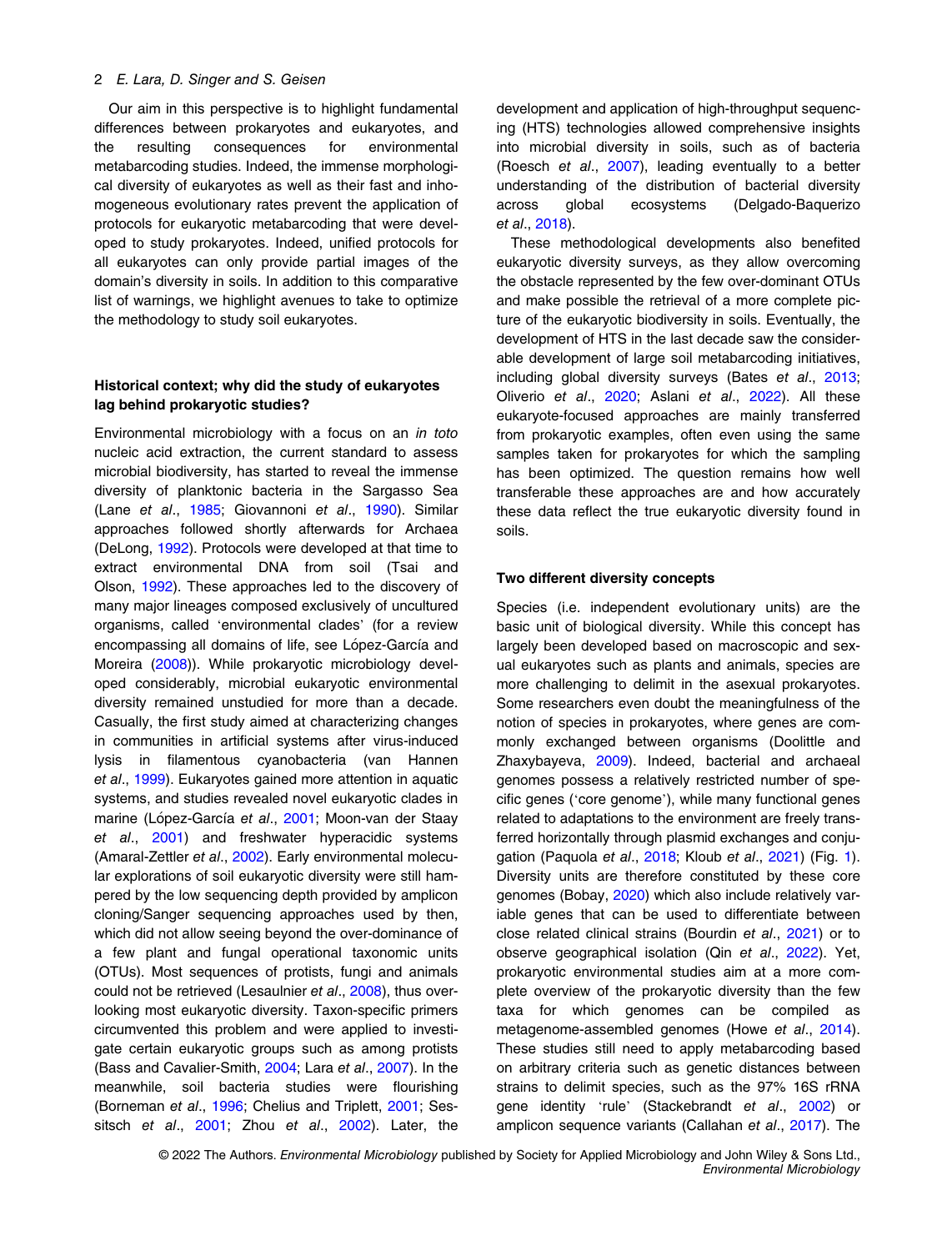<span id="page-2-0"></span>

Fig. 1. Differences between prokaryotic and eukaryotic diversity. While the first exchange functional genes frequently between taxa (A), eukaryotic genomes are much more stable and functions can be related to taxonomic affiliation (B).

delimitation of independent evolutionary units still remains unclear in bacteria, therefore the link between OTUs and bacterial biological species is not obvious. An example is provided by the human pathogen Salmonella flexneri, which shares 99.9% similarity with Escherichia coli on the 16S rRNA gene (Fukushima et al., [2002\)](#page-8-0), with even E.coli variants ranging from pathogenic to mutualistic (Dethlefsen et al., [2007](#page-8-0)). A recent study showed that more than hundred thousand E. coli and Shigella genomes varied in their pathogenicity depending on genomic features which are invisible at the 16S rRNA gene level (Abram et al., [2021](#page-7-0)).

In eukaryotes, biodiversity has been studied first on organisms that are easy to observe, that is, plants and animals, where genetic cohesion can essentially be characterized by sexual compatibility and population structure. These rules can also be applied to eukaryotic microbes, as most are considered sexual (Hofstatter and Lahr, [2019\)](#page-8-0). Therefore, scientists interested in soil eukaryotes mostly benefit from the concept of species and all its developments (De Queiroz, [2007](#page-8-0)) as a benchmark for diversity. Genomes are much more stable in the eukaryotic world, and even if horizontal gene transfers have played a role in evolutionary histories, they remain extremely rare and would not bias diversity estimations (Van Etten and Bhattacharya, [2020\)](#page-10-0) (Fig. 1). The term 'core genome' previously mentioned for bacteria does not apply here, as all genes are transmitted mostly within species, therefore, the OTUs obtained in environmental diversity studies are representative of the diversity. It must be noted that in microbial eukaryotes, organisms form temporal to permanent associations, most often composed by a consumer and a phototrophic organism (the consumer is then called 'mixotroph' by protistologists). Metabarcoding studies will retrieve sequences of both organisms, which we also consider as separate, like bacteria in a consortium.

Also in eukaryotes, the identity of species is not directly translatable from the commonly used 18S rRNA gene focused on in metabarcoding approaches. The reason is that this gene is simply not variable enough in most taxa. We illustrate this caveat in Fig. [2,](#page-3-0) showing that humans share exactly the same full 18S rRNA gene sequence with hominid primates (Fig. [2](#page-3-0)). Eukaryotic environmental metabarcoding targets even shorter parts of this gene, mostly the 'hypervariable' regions v4 and v9 of the 18S (Vaulot et al., [2022](#page-10-0)). Therefore, the reduced amount of phylogenetic information retrieved in current metabarcoding approaches would classify humans within the same taxonomic unit as elephants (Fig. [2](#page-3-0)). This vision would obfuscate a tremendous amount of diversity as the genetic information would be systematically pooled. This could lead to the fact that rare and potentially endangered species could be considered abundant if classified the same as some common species. For this reason, while 18S rRNA gene metabarcoding may provide a general overview of eukaryotic diversity in a soil, OTUs cannot be considered as equivalent to species, the basic unit of diversity. In order to allow species delimitation in eukaryotic metabarcoding studies by gaining taxonomic resolution, several variable genetic markers have been developed for the different groups and tested for specific resolution. The nuclear internal transcribed spacer (ITS), the mitochondrial cytochrome oxidase (COI) and the chloroplastic 23S rRNA in photosynthetic organisms are more variable than the 18S rRNA gene (Pawlowski et al., [2012\)](#page-9-0) and are (or could be) used in group-specific metabarcoding (see Section [Potential for](#page-6-0) [species-level resolution in eukaryotic metabarcoding\)](#page-6-0).

#### Different morphologies change sampling protocols

Eukaryotes are characterized by an immense morphological variation (in terms of size, shape and many other traits) that greatly exceeds that of bacteria and archaea (Fig. [3\)](#page-3-0). These variations affect how sampling for metabarcoding experiments in soil needs to be conducted. As soil eukaryotes range from few micrometres (several flagellated and amoeboid protists) to the centimetre or even meter scale (earthworms, burrowing animals and fungal mycelia), sample size and distribution need to be increased compared to studies focusing on the purely microscopic prokaryotes (Jurburg et al., [2021;](#page-9-0) Potapov et al., [2022](#page-9-0)). Sampling for the smallest and most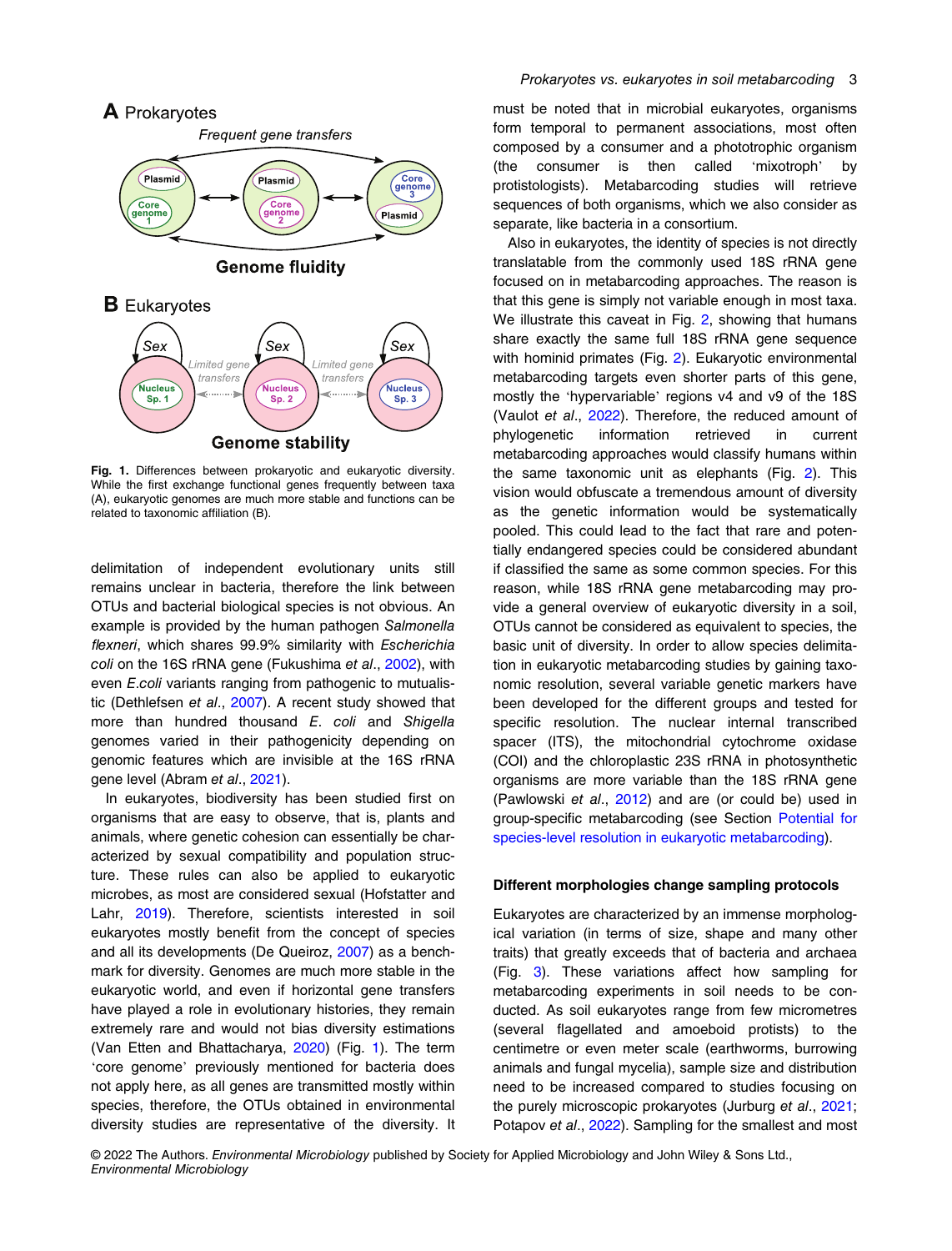#### <span id="page-3-0"></span>4 E. Lara, D. Singer and S. Geisen

abundant eukaryotic consumers – nanoflagellates and 'naked' amoebae might be the same as for bacteria. These eukaryotic organisms are considered the main drivers of nutrient cycling in soils (Rønn et al., [2002](#page-10-0)). However, even larger unicells such as Arcellinida (testate amoebae) would then need further upscaling or possibly filtering for concentrating cells (Kosakyan et al., [2015](#page-9-0)). These microbial top predators can dominate microbial biomass in certain systems such as peat bogs (Jassey et al., [2013](#page-9-0); Marcisz et al., [2014](#page-9-0)). Also, microscopic nematodes, the most abundant animals on Earth that can exceed the importance of protists for nutrient cycling in some soils (Coleman et al., [1984;](#page-8-0) Griffiths, [1990\)](#page-8-0), cannot be sampled with the prokaryotic protocols as sample sizes exceeding 100 g of soil are needed for reliable diversity analyses (Wiesel et al., [2015\)](#page-10-0). Due to the



Fig. 2. Phylogenetic tree illustrating percentages of genetic similarity between humans and different mammals based on some commonly used markers. v4 and v9 correspond to variable regions of the 18S rRNA gene.

functional overlap of the key microbiome predators protists and nematodes, as well as other fauna that perform similar functions (Thakur and Geisen, [2019](#page-10-0)), a separation between metazoans and unicellular organisms would be artificial and provide a biased vision of eukaryotic functional diversity. Like for large protists, nematodes and certainly also rotifers are extracted from the soil matrix before molecular work (Kawanobe et al., [2021\)](#page-9-0). In order to retrieve all microbial-sized eukaryotic diversity in metabarcoding analyses, huge amounts of soil should be taken. This would increase dramatically complicate and increase costs of sampling, and setting up controlled experiments such as mesocosms. At the same time, spatial heterogeneity of smaller organisms would be shadowed by sampling large amounts. A solution may come from applying different sampling strategies that target different organisms size classes and pooling nucleic acids extractions together. Sampling protocols to be applied depend therefore on the research question (and mostly on the target taxa), but also on the type of soil investigated.

After sampling, nucleic acids need to be extracted in order to continue the flowchain in environmental metabarcoding. Some bacterial and archaeal taxa are recalcitrant to generic extraction protocols, as for instance the highly resistant spore-forming bacteria (Dineen et al., [2010\)](#page-8-0). In eukaryotes, differences between taxa exist also given their variability in morphology. In soil, most protists have the capacity to produce resistant dormant life stages or cysts (Ekelund and Rønn, [1994;](#page-8-0) Geisen et al., [2018](#page-8-0)). Some of these cysts are extremely resistant, and can withstand wet heat up to  $50^{\circ}$ C and dry heat to 120°C (Fenchel, [1987](#page-8-0)). This resistance is shown by successful resurrection of protist taxa after tenths of thousands of years from Arctic permafrost (Shmakova and Rivkina, [2015;](#page-10-0) Shmakova et al., [2016](#page-10-0)). The particularly recalcitrant cysts of Acanthamoeba spp. are also highly resistant to a variety of chemical agents (Turner et al., [2000\)](#page-10-0). In turn, soil protist diversity includes highly



Fig. 3. Schematic workflow comparison between prokaryotes and eukaryotes. Sampling and DNA extraction steps will be performed according to the targeted organisms. Fundamental differences between prokaryotes and eukaryotes (amplicon length, gene copy numbers and presence of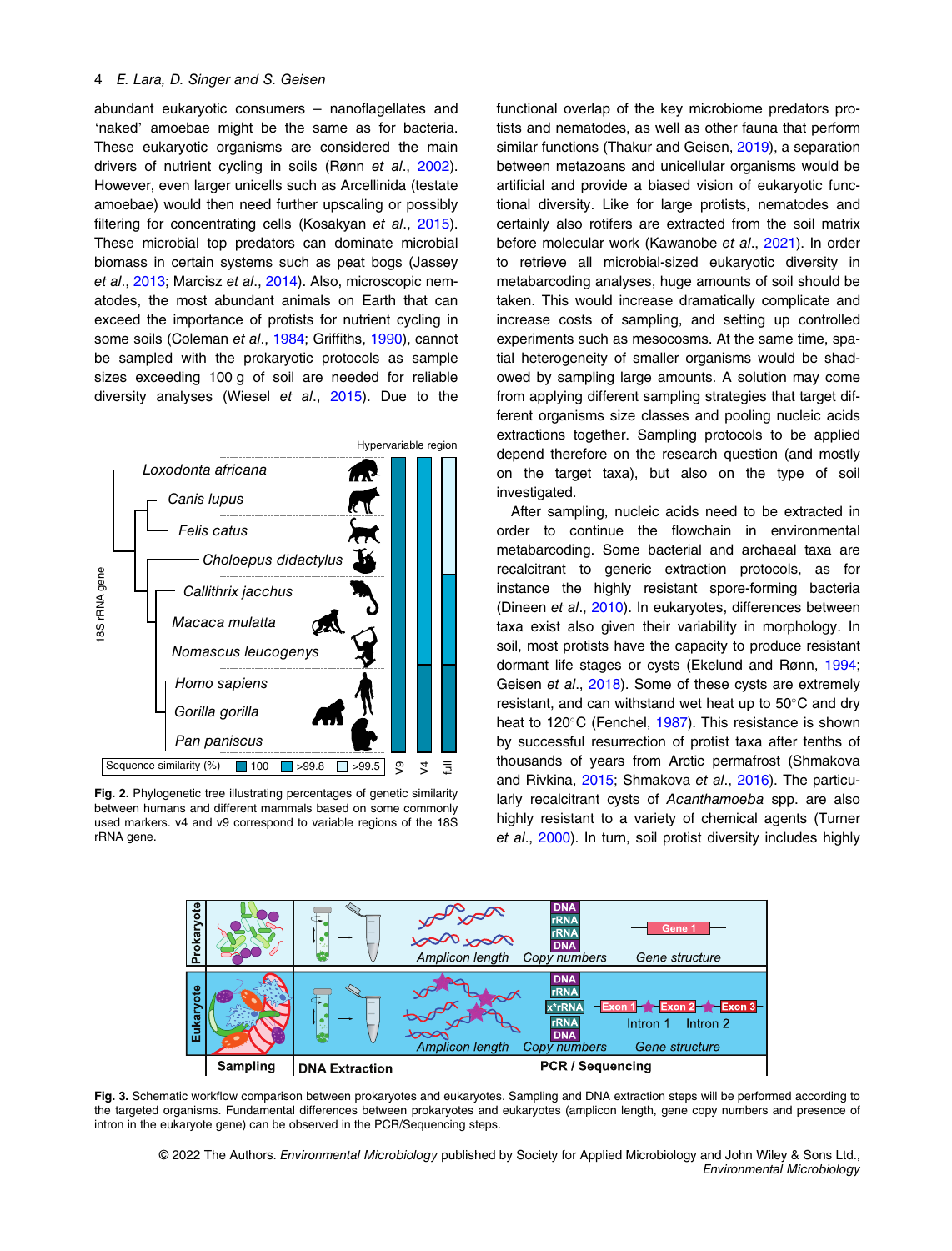fragile and network forming amoeboid organisms, which are abundant and widespread, such as foraminiferans (Holzmann et al., [2021\)](#page-8-0) and variosean amoebae (Berney et al., [2015](#page-7-0)). These organisms, which can reach sizes of more than 1 mm, are disrupted when soil is ground or sieved, and their DNA can get lost. These differences make it impossible to assess eukaryotic diversity in an unbiased way using a single nucleic acid extraction approach. As it is mostly not feasible to combine many different protocols and it is also not always the goal to uncover the entire eukaryotic diversity, we propose to use a single extraction approach (Santos et al., [2017](#page-10-0)). Ideally, biases in extraction should be known to reliably discuss potential presence, absence and abundance of eukaryotic taxa present in a sample, and although certain trends are identifiable (Santos et al., [2017](#page-10-0)), taxon oriented-research would be needed to adapt protocols to target eukaryotic groups.

## Consequences of rRNA evolutionary rates on eukaryotic PCR-based surveys

After sampling and extracting nucleic acids, the amplification of DNA extractions for environmental DNA surveys is also a source of bias that differs between prokaryotes and eukaryotes. One of the premises of environmental metabarcoding surveys is that taxa are equally amplified in all clades, as the sequences of the designed primers are highly conserved through evolution. For prokaryotes, protocols have been developed to obtain an optimized coverage of the whole diversity using primers flanking the v3–v5 variable regions of the 16S rRNA gene, with a size that is suited for short, max 550 bp targeting Illumina sequencing. For instance, the primer pair 515f/806r 16S SSU rRNA gene has been designed to match perfectly with flanking regions of more than 90% of all bacterial and archaeal 16S barcoding regions (Walters et al., [2011](#page-10-0)), making these oligonucleotides excellent broad-range primers to cover prokaryotes (Knight et al., [2018](#page-9-0)). A recent test (03/2022) performed on the SILVA database (Klindworth et al., [2012](#page-9-0)) still shows that, despite the upload of most recent data, these primers still accommodate over 86% of all bacterial and archaeal sequences.

In comparison to their bacterial counterparts, eukaryotic ribosomal 18S rRNA genes present profoundly more heterogeneity in the regions flanking the most variable barcoding regions. Indeed, eukaryotes are famous for their fast-evolving ribosomal genes that changed at different paces between clades. As an illustration, diverging evolution paces between eukaryotic 18S rRNA genes caused artefacts that disrupted the topology of the first eukaryotic trees ('long branch attraction') and caused misinterpretations on the evolutionary history of the whole domain

(Philippe and Germot, [2000\)](#page-9-0). These 18S rRNA generelated differences still cause issues in metabarcoding studies. The first consequence is that a universal PCR protocol cannot be designed for the whole domain Eukarya, because of a lack of universally conserved regions for primer design. Therefore, eukaryotic environmental molecular diversity studies based on PCRs performed on the 18S rRNA gene are systematically biased against certain organisms (Vaulot et al., [2022](#page-10-0)). Some common and diverse soil groups, such as the protistan Amoebozoa and Heterolobosea (Discoba) usually have sequences that are too variable in even conserved regions to design perfectly matching primers (Vaulot et al., [2022](#page-10-0)). Unfortunately, primers do not only 'eliminate' certain large clades from metabarcoding data. Evolutionary paces vary within classes, orders and even families, and supergroups tend to be partially eliminated. Often factors of these differences remain elusive, but organisms with mutualistic or parasitic lifestyles that are also common in soil animals and plants tend to evolve faster, as exemplified with the intracellular rhizarian parasite Microcytos (Hartikainen et al., [2014](#page-8-0)), or, living within terrestrial organisms, Micro-sporidia (Brinkmann et al., [2005](#page-8-0)).

The fast and heterogeneously evolving eukaryotic ribosomal genes also incorporate often introns of many hundreds of base pairs and supplementary loops that render the retrieval of certain sequences using modern HTS technology, such as Illumina's MiSeq, impossible. The presence of these insertions varies quickly in evolution, and closely related taxa can gain or lose them as illustrated in Heterolobosea (Geisen et al., [2015a\)](#page-8-0), diatoms (Han et al., [2018](#page-8-0)) and in Arcellinid testate amoebae (Lara et al., [2008](#page-9-0)).

Among the two most commonly used variable regions of the 18S rRNA gene (v4 and v9), v4 is particularly prone to amplification biases (Vaulot et al., [2022](#page-10-0)). On the other hand, v4 is longer and provides more phylogenetic information (Fig. [2\)](#page-3-0). The use of one region or the other depends of course on the research question, and experimental designs need to consider these limitations. In sum, there is no silver bullet solution to track all soil eukaryotic molecular diversity in metabarcoding studies. For eukaryotes, an homogenization of PCR protocols as recommended in the Earth Microbiome Project (Thompson, [2017\)](#page-10-0) would systematically bias our vision of diversity against 'non-standard' taxa. These do represent a substantial amount of the eukaryotic diversity, which might be largely lost in environmental eukaryotic DNA diversity studies.

## Future perspectives on eukaryotic metabarcoding in soils

Despite the fact that eukaryotic metabarcoding approaches in soils are still in their infancy compared to prokaryotic studies, many methodological developments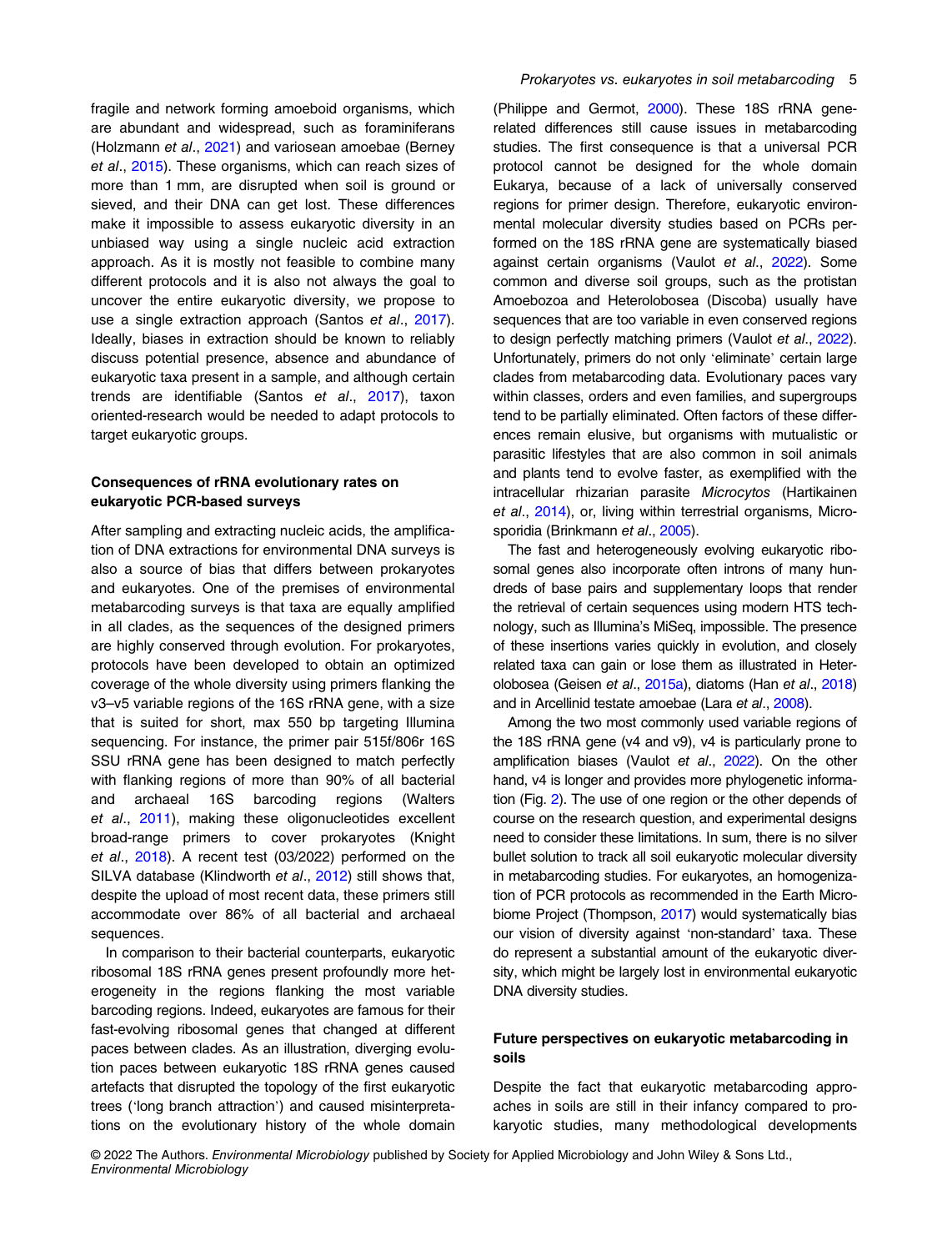should overcome the current shortcomings. Here we list some potentials and recommendations to improve soil eukaryotic metabarcoding, which we summarize in Fig. 4:

- 1. Different diversity concepts need to be considered. While prokaryotic 16S rRNA OTUs can be considered as diversity proxies, in eukaryotes 18S rRNA OTUs correspond to real taxa that most of the time can be annotated to genus or family level or above, but rarely to species level. The level of taxonomic definition depends on the group considered and the targeted gene.
- 2. Sampling needs to be optimized when larger protists and metazoa are targeted by upscaling sample sizes or possibly concentrating organisms that cover also the local heterogeneity in organismal distribution. Holistic eukaryotic analyses covering protists and at least the most abundant 'microbial sized' animals (e.g. nematodes and rotifers) could be conducted by pooling nucleic acid extractions obtained from different protocols dimensioned for different organisms size classes. Including also the larger soil eukaryotes can be of fundamental value in ecological studies through their role as major microbiome predators, which influence its composition and functioning.
- 3. Environmental nucleic acids extraction and PCR will invariably bias the true information on eukaryotic diversity. Consensus approaches need to be applied by using the most generalist protocols (Santos et al., [2017](#page-10-0); Vaulot et al., [2022](#page-10-0)), which allow cross-sample comparisons. Still, it must be kept in mind that taxon-specific protocols are needed for a substantial part of all soil eukaryotic clades if the entity of eukaryotic diversity is meant to be studied.

Next, we list a series of developments that will potentially open new research avenues in eukaryotic metabarcoding.

## Functional annotations of eukaryotic metabarcoding data are readily possible compared to bacterial metabarcoding data

A major opportunity offered by eukaryotic environmental DNA surveys is the possibility to infer functions from taxonomic barcoding sequences. Eukaryotes keep to a large extent the inherited functions, like for instance photosynthesis in diatoms or active phagocytosis in Amoebozoa. This characteristic, which derives from the stability of eukaryotic genomes, allows a relatively reliable functional annotation of OTUs (Singer et al., [2021\)](#page-10-0). Functions are conserved along clades at different taxonomic depths. For instance, in some protist groups, like in ciliates, function is conserved within classes to a certain extent, and a finer taxonomical resolution that can be reached with 18S rRNA sequences may refine even more the functional assignment (Mieczan, [2009](#page-9-0)). Thus, annotation based on ribosomal sequences can be relatively precise (Lara et al., [2007;](#page-9-0) Lara and Acosta-Mercado, [2012](#page-9-0)). Other groups can be more challenging to characterize, like chrysophytes, where photosynthetic capacity was lost many times during the groups evolutionary history (Boenigk et al., [2005](#page-7-0)). This characteristic makes functional inference based on ribosomal sequences difficult in this group known to include both phagotrophic and phototrophic organisms. This situation is probably going to change as more species will be functionally characterized in the future. Therefore, functional annotations based on relatively easily obtainable 18S rRNA gene reads can be of major additional benefit to normal taxonomic information as the ecological role of distinct and entire communities of eukaryotes can be studied. It is a matter of time to implement an automated functional annotation tool for all soil eukaryotes.

Bacteria can generally not be reliably assigned a function in soils. Although functions can be related to some OTUs in bacteria and archaea (e.g. cyanobacteria, methanogens, etc.), the immense often unknown diversity in soils along with the plasticity of their genomes renders this prediction perilous. Some bacterial functional prediction pipelines like FAPROTAX have been used with some success in soil (Sansupa et al., [2021](#page-10-0)). However, this approach is based on the assumption that if two organisms share the same 16S rRNA gene sequence, then their genome (and thus their function) should be identical; an assumption that does not take into account bacterial



Fig. 4. Illustration of the workflow followed in a eukaryotic metabarcoding experiment. Issues specific to eukaryotic metabarcoding are illustrated specifically, as well as solutions proposed to overcome these problems.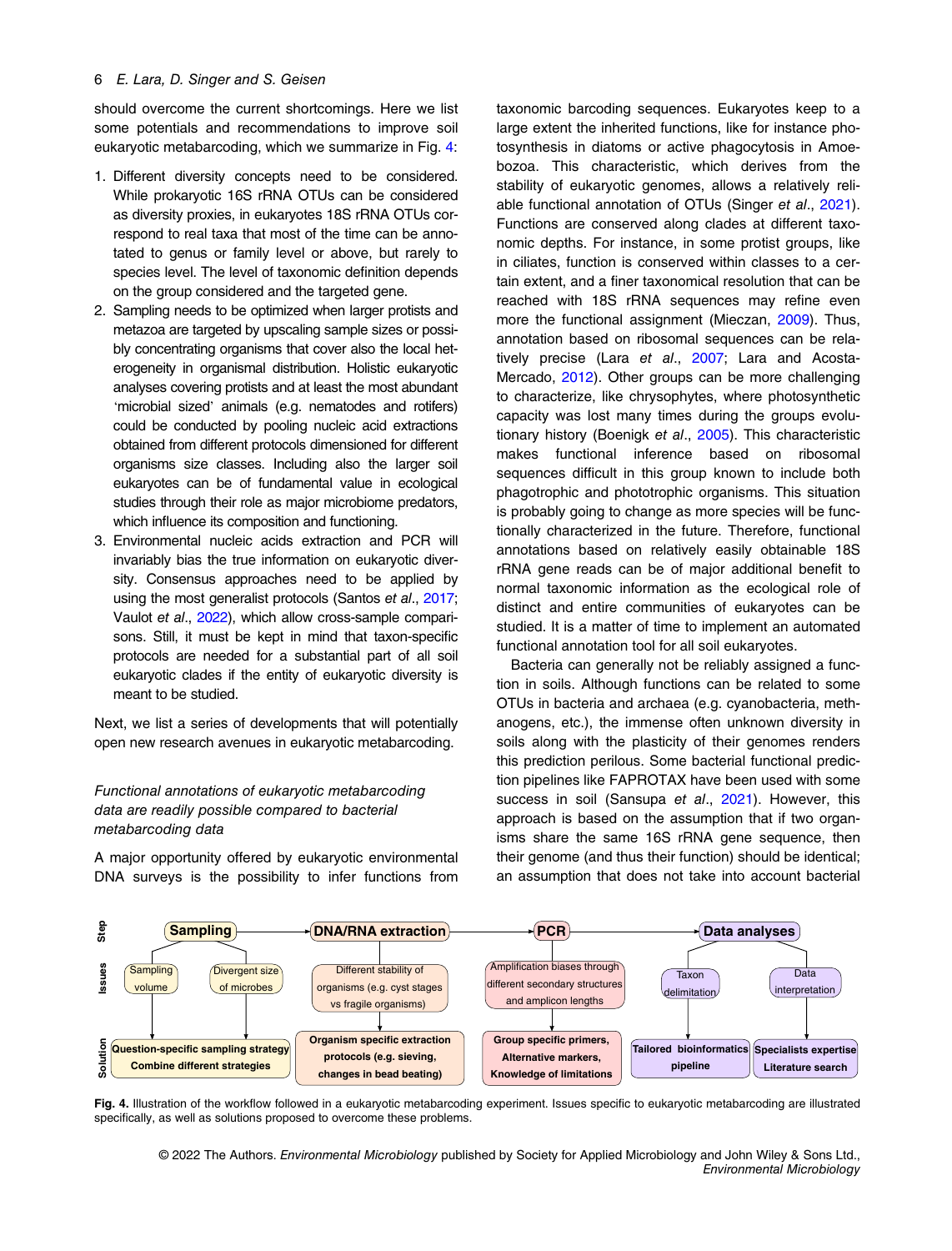<span id="page-6-0"></span>genomic plasticity. In this sense, an approach through direct sequencing of functional genes retrieved from environmental samples has been favoured for years (see e.g. Gremion et al., [2004\)](#page-8-0). In addition, recent deepsequencing efforts that reconstitute full genomes from metagenomes, metagenome-assembled genomes (MAGs), are starting to be applied and reveal reliable potential gene functions of soil bacteria (Crits-Christoph et al., [2018\)](#page-8-0). Yet, this approach is only possible for a few numerically dominant taxa as many tens of thousands of bacterial taxa constitute the immensely large metagenome of a fraction of a gram of soil. Therefore, most bacteria remain functionally unknown in soils. It must be noted that, even worse than for bacteria, MAGs of soil eukaryotes cannot be assembled. This is caused by larger genomes and eukaryotic rarity compared to bacteria and archaea (Xiong et al., [2021](#page-10-0)), which diminishes eukaryotic sequence information in metagenomic data. Furthermore, eukaryotic functional genes can often not even be assigned to known functions (Sibbald and Archibald, [2017\)](#page-10-0). Yet, and until new developments of sequencing technologies allow increasing even more sequencing depth to the point that eukaryotic genomes are assembled from metagenomes, the possibility of characterizing eukaryotic functional diversity directly from metabarcodes provides great insights into terrestrial ecosystems functioning.

#### The quantitative aspect of eukaryotic metabarcoding

Quantitative aspects are important information in any ecological study, and it would be desirable to include them in environmental metabarcoding surveys. Quantitative data such as abundance and especially biomass information are needed to estimate, for example, the importance of biodiversity in the global carbon, nitrogen and phosphorus cycles through food chains and across ecosystems. The question on how to interpret the number of reads obtained per OTU has been subject to a heated debate. Numbers of reads result approximately from the number of single cells times the number of copies per cell. These numbers vary between and within bacterial and archaeal taxa, spanning one order of magnitude, which prevents establishing a direct relationship between numbers of cells and numbers of reads (Stoddard et al., [2015\)](#page-10-0). In eukaryotes, these numbers may vary by up to six orders of magnitude (Lavrinienko et al., [2021](#page-9-0)). As a consequence, studies show discrepancies between numbers of individuals and proportions of eukaryotic phylotypes in environmental metabarcoding studies (Gong and Marchetti, [2019\)](#page-8-0). Ciliates, for instance, tend to be overrepresented, possibly due to their highly multiploid macronuclei (Geisen et al., [2015b\)](#page-8-0). These numerical biases are combined with all potential flaws mentioned

above (DNA extraction, PCR and sequencing). Therefore, Jurburg et al. [\(2021](#page-9-0)) even suggested to handle eukaryotic metabarcoding data as presence/absence, without any quantitative interpretation. This approach, however, needs to be very carefully considered for most ecological studies as numerical comparisons can provide vastly extended information compared to presence/ absence data; in this sense, numerical data are far more important than richness information.

While copy numbers per genome do vary, total biovolumes of the organisms represented by different phylotypes can correlate with numbers of reads per OTU. Gonzalez-de-Salceda and Garcia-Pichel [\(2021](#page-8-0)) recently found an allometric relationship, where cell biovolume and ribosomal operon copy numbers in microorganisms (including bacteria and archaea) are correlated well. A similar relationship exists also for multicellular organisms, namely, nematodes (Schenk et al., [2019](#page-10-0)). Correlating eukaryote biovolumes with numbers of reads in metabarcoding studies is in our view the way to bring quantitative aspects into the currently at best semi-quantitative, qualitative metabarcoding data of soil eukaryotes. These biovolumes can be converted into C-biomass equivalents, such as done for nematodes (van den Hoogen et al., [2019\)](#page-10-0), which can be instrumental in follow-ing nutrient flows in ecosystems (Gilbert et al., [1998\)](#page-8-0). However, calibration studies are needed to evaluate the biases inherent to a given eukaryotic taxon. A large database of individual species biovolumes is needed for broader use in ecological studies. In the meanwhile, sequence read numbers can still be considered as semiquantitative, but should be used with caution when applying numerically sensitive analyses as in correlation networks.

## Potential for species-level resolution in eukaryotic metabarcoding

As stated above, the 18S rRNA gene often provides a rather coarse taxonomic resolution for most eukaryotic groups. However, other molecular markers can increase taxonomic resolution. Due to the closer comparability to animals and plants, a species-level taxonomic resolution can be used to apply the ecological theoretical background developed for plants and animals during the past decades and centuries. For that purpose, several barcoding genes have been tested for their taxonomic definition in isolated organisms and on pure cultures. Primers have been designed in order to cover the largest possible range of organisms within their target groups.

While short-read metabarcoding approaches have been standard since its implementation almost a decade ago to target soil eukaryotes (Bates et al., [2013](#page-7-0)), longread HTS approaches, such as PacBio and Nanopore,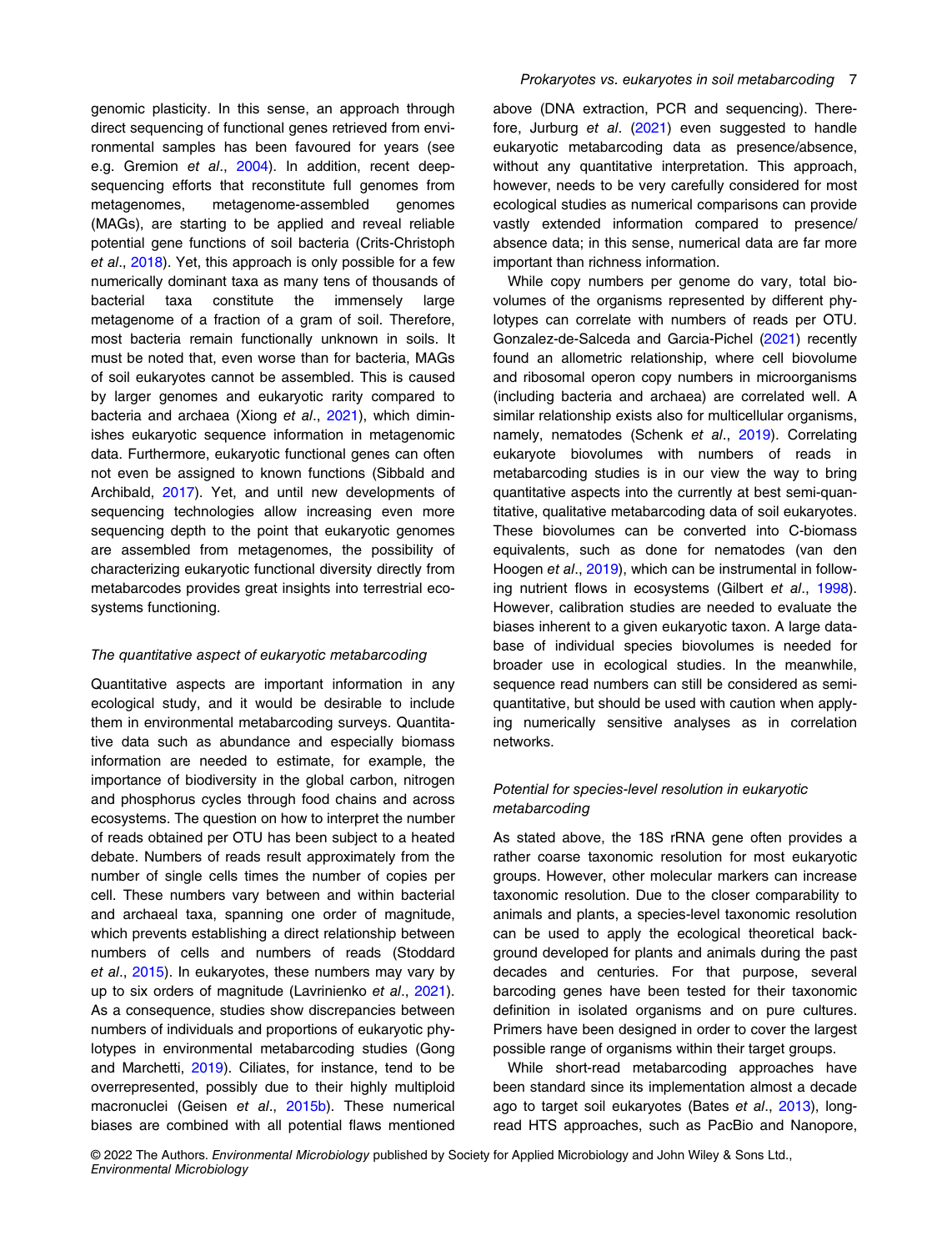#### <span id="page-7-0"></span>8 E. Lara, D. Singer and S. Geisen

are rapidly developing. As their error rate per base pair is decreasing, they can potentially allow the retrieval of fulllength ribosomal operon, combining species or even population-resolved taxonomic information based on the ITS region with the phylogenetic information provided by 18S and 28S rRNA genes (Jamy et al., [2020](#page-8-0); Tedersoo et al., [2021](#page-10-0)).

Another promising gene for metabarcoding is the COI. This gene is conserved across most animals (Hebert et al., [2003\)](#page-8-0) and is used for rotifers, where it largely outperforms the 18S rRNA gene in terms of taxonomic res-olution (Fontaneto et al., [2019](#page-8-0)). COI is also a reference for soil microarthropods (Porter et al., [2019](#page-9-0)). Although priming regions are too variable to be used to scan all nematode diversity (Ahmed et al., 2019), COI is a promising marker to delimit species within nematode families (Bai et al., 2020). In soil protist metabarcoding, this marker was applied to Arcellinida (lobose testate amoebae) revealing niche differentiation between closely related species (Singer et al., [2018](#page-10-0)). Together, metabarcoding focusing on genes other than the 18s rRNA gene and long-read sequencing provide ultra-high taxonomic resolution, which can be used for in-depth studies on taxonomic profiles, species-level biogeographic analyses or bioindication/tracking invasive species.

## Concluding remarks

We here provide an overview of how the major differences that exist between prokaryotes and eukaryotes need to be taken into consideration when performing metabarcoding studies, from the conceptualization of experiments to data interpretation. Particularly in terrestrial systems, methods have first been optimized for prokaryotes, which leads to suboptimal experimental designs and misinterpretations of results in studies aiming at studying soil eukaryotes. Furthermore, we provide perspectives on ecologically relevant data that can be obtained through eukaryotic metabarcoding approaches, like functional information on soil eukaryotes. Methodological developments, thorough calibration and optimization efforts are still needed to refine quantitative interpretation of sequence read numbers; however, it can be foreseen that many methodological gaps will be filled in the years to come. Then, the possibility of applying fast evolving markers used for barcoding opens the door to many applications in academic (phylogeography, community ecology, etc.) and applied fields (bioindication, pathogen monitoring, etc.). Taken together, all these approaches will reveal the great power of eukaryotic environmental microbiology. Still, until then, it is of crucial importance to involve experts in studies; and, furthermore to train students in all steps of a given study, from design to interpretation.

## Acknowledgements

Our research was funded by: FEDER/Ministerio de Ciencia e Innovación - Agencia Estatal de Investigación (Project PGC2018-094660-B-I00) to E.L. and NWO-VENI from the Netherlands Organization for Scientific Research (016. Veni.181.078) to S.G.

## **References**

- Abram, K., Udaondo, Z., Bleker, C., Wanchai, V., Wassenaar, T.M., Robeson, M.S., and Ussery, D.W. (2021) Mash-based analyses of Escherichia coli genomes reveal 14 distinct phylogroups. Commun Biol 4: 117.
- Ahmed, M., Back, M.A., Prior, T., Karssen, G., Lawson, R., Adams, I., and Sapp, M. (2019) Metabarcoding of soil nematodes: the importance of taxonomic coverage and availability of reference sequences in choosing suitable marker(s). MBMG 3: e36408.
- Amaral-Zettler, L.A., Gómez, F., Zettler, E., Keenan, B.G., Amils, R., and Sogin, M.L. (2002) Eukaryotic diversity in Spain's River of Fire. Nature 417: 137.
- Aslani, F., Geisen, S., Ning, D., Tedersoo, L., and Bahram, M. (2022) Towards revealing the global diversity and community assembly of soil eukaryotes. Ecol Lett 25: 65–76.
- Bai, M., Qing, X., Qiao, K., Qiao, K., Ning, X., Xiao, S., et al. (2020) Mitochondrial COI gene is valid to delimitate Tylenchidae (Nematoda: Tylenchomorpha) species. J Nematol 52: 1–12.
- Bass, D., and Cavalier-Smith, T. (2004) Phylum-specific environmental DNA analysis reveals remarkably high global biodiversity of Cercozoa (Protozoa). Int J Syst Evol Microbiol 54: 2393–2404.
- Bates, S.T., Clemente, J.C., Flores, G.E., Walters, W.A., Parfrey, L.W., Knight, R., and Fierer, N. (2013) Global biogeography of highly diverse protistan communities in soil. ISME J 7: 652–659.
- Berney, C., Geisen, S., Van Wichelen, J., Nitsche, F., Vanormelingen, P., Bonkowski, M., and Bass, D. (2015) Expansion of the 'Reticulosphere': diversity of novel branching and network-forming amoebae helps to define Variosea (Amoebozoa). Protist 166: 271–295.
- Bobay, L.-M. (2020) The prokaryotic species concept and challenges. In The Pangenome: Diversity, Dynamics and Evolution of Genomes, Tettelin, H., and Medini, D. (eds). Cham: Springer International Publishing, pp. 21–49.
- Boenigk, J., Pfandl, K., Stadler, P., and Chatzinotas, A. (2005) High diversity of the 'Spumella-like' flagellates: an investigation based on the SSU rRNA gene sequences of isolates from habitats located in six different geographic regions. Environ Microbiol 7: 685–697.
- Borneman, J., Skroch, P.W., O'Sullivan, K.M., Palus, J.A., Rumjanek, N.G., Jansen, J.L., et al. (1996) Molecular microbial diversity of an agricultural soil in Wisconsin. Appl Environ Microbiol 62: 1935-1943.
- Bourdin, T., Monnier, A., Benoit, M.-È., Bédard, E., Prévost, M., Quach, C., et al. (2021) A high-throughput short sequence typing scheme for Serratia marcescens pure culture and environmental DNA. Appl Environ Microbiol 87: e01399-21.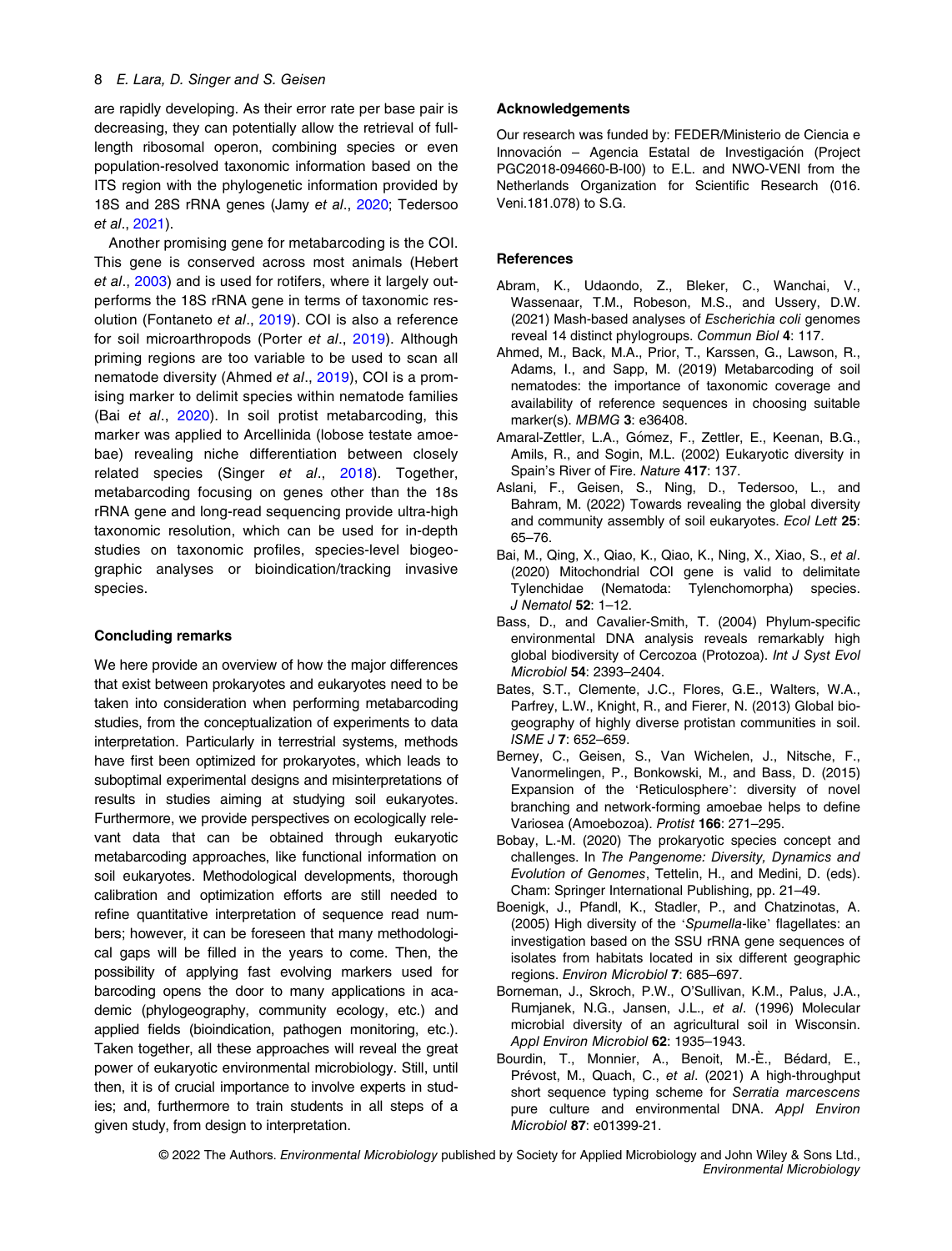- <span id="page-8-0"></span>Brinkmann, H., van der Giezen, M., Zhou, Y., de Raucourt, G.P., and Philippe, H. (2005) An empirical assessment of long-branch attraction artefacts in deep eukaryotic phylogenomics. Syst Biol 54: 743–757.
- Burki, F., Roger, A.J., Brown, M.W., and Simpson, A.G.B. (2020) The new tree of eukaryotes. Trends Ecol Evol 35: 43–55.
- Callahan, B.J., McMurdie, P.J., and Holmes, S.P. (2017) Exact sequence variants should replace operational taxonomic units in marker-gene data analysis. ISME J 11: 2639–2643.
- Chelius, M.K., and Triplett, E.W. (2001) The diversity of archaea and bacteria in association with the roots of Zea mays L. Microb Ecol 41: 252–263.
- Coleman, D.C., Anderson, R.V., Cole, C.V., Mc Clellan, J.F., Woods, L.E., Trofymow, J.A., and Elliott, E.T. (1984) Roles of protozoa and nematodes in nutrient cycling. In Microbial-Plant Interactions. Madison, WI: John Wiley & Sons, pp. 17–28.
- Crits-Christoph, A., Diamond, S., Butterfield, C.N., Thomas, B.C., and Banfield, J.F. (2018) Novel soil bacteria possess diverse genes for secondary metabolite biosynthesis. Nature 558: 440–444.
- De Queiroz, K. (2007) Species concepts and species delimitation. Syst Biol 56: 879–886.
- Delgado-Baquerizo, M., Oliverio, A.M., Brewer, T.E., Benavent-Gonzalez, A., Eldridge, D.J., Bardgett, R.D., et al. (2018) A global atlas of the dominant bacteria found in soil. Science 359: 320–325.
- DeLong, E.F. (1992) Archaea in coastal marine environments. Proc Natl Acad Sci U S A 89: 5685-5689.
- Dethlefsen, L., McFall-Ngai, M., and Relman, D.A. (2007) An ecological and evolutionary perspective on human– microbe mutualism and disease. Nature 449: 811–818.
- Dineen, S.M., Aranda, R., IV, Anders, D.L., and Robertson, J.M. (2010) An evaluation of commercial DNA extraction kits for the isolation of bacterial spore DNA from soil. *J Appl Microbiol* **109**: 1886-1896.
- Doolittle, W.F., and Zhaxybayeva, O. (2009) On the origin of prokaryotic species. Genome Res 19: 744–756.
- Ekelund, F., and Rønn, R. (1994) Notes on protozoa in agricultural soil with emphasis on heterotrophic flagellates and naked amoebae and their ecology. FEMS Microbiol Rev 15: 321–353.
- Fenchel, T. (1987) Ecology of Soil Protozoa. Madison, Wis: Science Technical.
- Fontaneto, D., Eckert, E.M., Anicic, N., Lara, E., and Mitchell, E.A.D. (2019) We are ready for faunistic surveys of bdelloid rotifers through DNA barcoding: the example of Sphagnum bogs of the Swiss Jura Mountains. Limnetica 38: 213–225.
- Fukushima, M., Kakinuma, K., and Kawaguchi, R. (2002) Phylogenetic analysis of Salmonella, Shigella, and Escherichia coli strains on the basis of the gyrB gene sequence. J Clin Microbiol 40: 2779-2785.
- Geisen, S., Bonkowski, M., Zhang, J., and De Jonckheere, J.F. (2015a) Heterogeneity in the genus Allovahlkampfia and the description of the new genus Parafumarolamoeba (Vahlkampfiidae; Heterolobosea). Eur J Protistol 51: 335–349.
- Geisen, S., Laros, I., Vizcaíno, A., Bonkowski, M., and De Groot, G.A. (2015b) Not all are free-living: high-throughput DNA metabarcoding reveals a diverse community of protists parasitizing soil metazoa. Mol Ecol 24: 4556–4569.
- Geisen, S., Mitchell, E.A.D., Adl, S., Bonkowski, M., Dunthorn, M., Ekelund, F., et al. (2018) Soil protists: a fertile frontier in soil biology research. FEMS Microbiol Rev 42: 293–323.
- Gilbert, D., Amblard, C., Bourdier, G., and Francez, A.-J. (1998) The microbial loop at the surface of a peatland: structure, function, and impact of nutrient input. Microb Ecol 35: 83–93.
- Giovannoni, S.J., Britschgi, T.B., Moyer, C.L., and Field, K. G. (1990) Genetic diversity in Sargasso Sea bacterioplankton. Nature 345: 60–63.
- Gong, W., and Marchetti, A. (2019) Estimation of 18S gene copy number in marine eukaryotic plankton using a nextgeneration sequencing approach. Front Mar Sci 6: 6.
- Gonzalez-de-Salceda, L., and Garcia-Pichel, F. (2021) The allometry of cellular DNA and ribosomal gene content among microbes and its use for the assessment of microbiome community structure. Microbiome 9: 173.
- Gremion, F., Chatzinotas, A., Kaufmann, K., von Sigler, W., and Harms, H. (2004) Impacts of heavy metal contamination and phytoremediation on a microbial community during a twelve-month microcosm experiment. FEMS Microbiol Ecol 48: 273–283.
- Griffiths, B.S. (1990) A comparison of microbial-feeding nematodes and protozoa in the rhizosphere of different plants. Biol Fertil Soils 9: 83–88.
- Guillou, L., Bachar, D., Audic, S., Bass, D., Berney, C., Bittner, L., et al. (2012) The protist ribosomal reference database ( $PR<sup>2</sup>$ ): a catalog of unicellular eukaryote small sub-unit rRNA sequences with curated taxonomy. Nucleic Acids Res 41: D597–D604.
- Han, J., Zhang, L., Wang, P., Yang, G., Wang, S., Li, Y., and Pan, K. (2018) Heterogeneity of intron presence/absence in Olifantiella sp. (Bacillariophyta) contributes to the understanding of intron loss. J Phycol 54: 105-113.
- Hartikainen, H., Stentiford, G.D., Bateman, K.S., Berney, C., Feist, S.W., Longshaw, M., et al. (2014) Mikrocytids are a broadly distributed and divergent radiation of parasites in aquatic invertebrates. Curr Biol 24: 807–812.
- Hebert, P.D.N., Ratnasingham, S., and de Waard, J.R. (2003) Barcoding animal life: cytochrome c oxidase subunit 1 divergences among closely related species. Proc R Soc Lond Ser B: Biol Sci 270: S96–S99.
- Hofstatter, P.G., and Lahr, D.J.G. (2019) All eukaryotes are sexual, unless proven otherwise. Bioessays 41: 1800246.
- Holzmann, M., Gooday, A.J., Siemensma, F., and Pawlowski, J. (2021) Review: freshwater and soil foraminifera – a story of long-forgotten relatives. J Foraminiferal Res 51: 318–331.
- Howe, A.C., Jansson, J.K., Malfatti, S.A., Tringe, S.G., Tiedje, J.M., and Brown, C.T. (2014) Tackling soil diversity with the assembly of large, complex metagenomes. Proc Natl Acad Sci U S A 111: 4904–4909.
- Jamy, M., Foster, R., Barbera, P., Czech, L., Kozlov, A., Stamatakis, A., et al. (2020) Long-read metabarcoding of the eukaryotic rDNA operon to phylogenetically and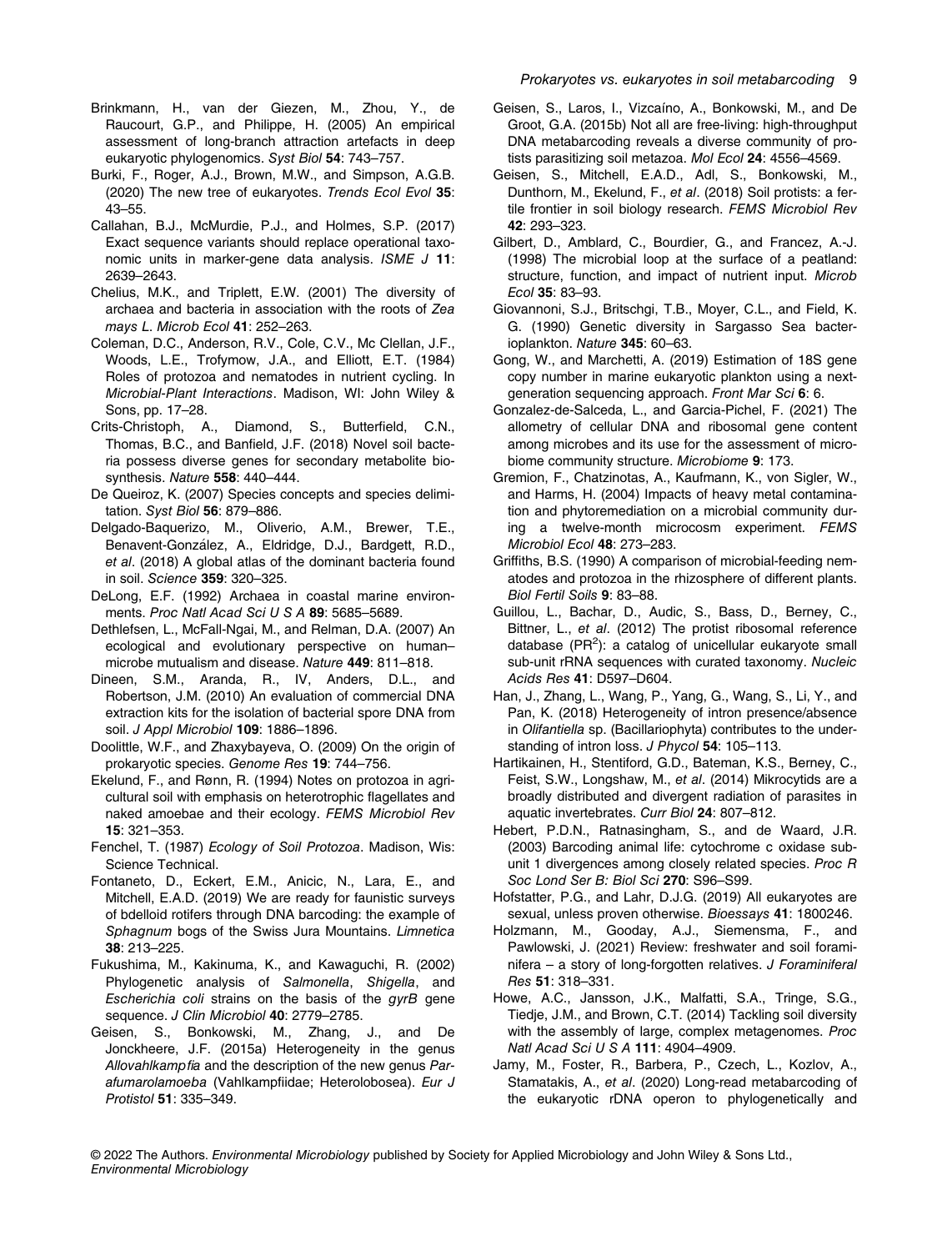<span id="page-9-0"></span>taxonomically resolve environmental diversity. Mol Ecol Resour 20: 429–443.

- Jassey, V.E.J., Meyer, C., Dupuy, C., Bernard, N., Mitchell, E.A.D., Toussaint, M.-L., et al. (2013) To what extent do food preferences explain the trophic position of heterotrophic and mixotrophic microbial consumers in a Sphagnum peatland? Microb Ecol 66: 571-580.
- Jassey, V.E.J., Walcker, R., Kardol, P., Geisen, S., Heger, T., Lamentowicz, M., et al. (2022) Contribution of soil algae to the global carbon cycle. New Phytol 234: 64–76.
- Jurburg, S.D., Keil, P., Singh, B.K., and Chase, J.M. (2021) All together now: limitations and recommendations for the simultaneous analysis of all eukaryotic soil sequences. Mol Ecol Resour 21: 1759–1771.
- Kawanobe, M., Toyota, K., and Ritz, K. (2021) Development and application of a DNA metabarcoding method for comprehensive analysis of soil nematode communities. Appl Soil Ecol 166: 103974.
- Klindworth, A., Pruesse, E., Schweer, T., Peplies, J., Quast, C., Horn, M., and Glöckner, F.O. (2012) Evaluation of general 16S ribosomal RNA gene PCR primers for classical and next-generation sequencing-based diversity studies. Nucleic Acids Res 41: e1.
- Kloub, L., Gosselin, S., Fullmer, M., Graf, J., Gogarten, J.P., and Bansal, M.S. (2021) Systematic detection of largescale multigene horizontal transfer in prokaryotes. Mol Biol Evol 38: 2639–2659.
- Knight, R., Vrbanac, A., Taylor, B.C., Aksenov, A., Callewaert, C., Debelius, J., et al. (2018) Best practices for analysing microbiomes. Nat Rev Microbiol 16: 410–422.
- Kosakyan, A., Mulot, M., Mitchell, E.A.D., and Lara, E. (2015) Environmental DNA COI barcoding for quantitative analysis of protists communities: a test using the Nebela collaris complex (Amoebozoa; Arcellinida; Hyalospheniidae). Eur J Protistol 51: 311–320.
- Lane, D.J., Pace, B., Olsen, G.J., Stahl, D.A., Sogin, M.L., and Pace, N.R. (1985) Rapid determination of 16S ribosomal RNA sequences for phylogenetic analyses. Proc Natl Acad Sci U S A 82: 6955–6959.
- Lara, E., and Acosta-Mercado, D. (2012) A molecular perspective on ciliates as soil bioindicators. Eur J Soil Biol 49: 107–111.
- Lara, E., Berney, C., Harms, H., and Chatzinotas, A. (2007) Cultivation-independent analysis reveals a shift in ciliate 18S rRNA gene diversity in a polycyclic aromatic hydrocarbon-polluted soil. FEMS Microbiol Ecol 62: 365–373.
- Lara, E., Heger, T.J., Ekelund, F., Lamentowicz, M., and Mitchell, E.A.D. (2008) Ribosomal RNA genes challenge the monophyly of the Hyalospheniidae (Amoebozoa: Arcellinida). Protist 159: 165–176.
- Lavrinienko, A., Jernfors, T., Koskimäki, J.J., Pirttilä, A.M., and Watts, P.C. (2021) Does intraspecific variation in rDNA copy number affect analysis of microbial communities? Trends Microbiol 29: 19–27.
- Lesaulnier, C., Papamichail, D., McCorkle, S., Ollivier, B., Skiena, S., Taghavi, S., et al. (2008) Elevated atmospheric CO<sub>2</sub> affects soil microbial diversity associated with trembling aspen. Environ Microbiol 10: 926–941.
- López-García, P., and Moreira, D. (2008) Tracking microbial biodiversity through molecular and genomic ecology. Res Microbiol 159: 67–73.
- López-García, P., Rodriguez-Valera, F., Pedrós-Alió, C., and Moreira, D. (2001) Unexpected diversity of small eukaryotes in deep-sea Antarctic plankton. Nature 409: 603–607.
- Mahé, F., de Vargas, C., Bass, D., Czech, L., Stamatakis, A., Lara, E., et al. (2017) Parasites dominate hyperdiverse soil protist communities in Neotropical rainforests. Nat Ecol Evol 1: 0091.
- Marcisz, K., Fournier, B., Gilbert, D., Lamentowicz, M., and Mitchell, E.A.D. (2014) Response of Sphagnum peatland testate amoebae to a 1-year transplantation experiment along an artificial hydrological gradient. Microb Ecol 67: 810–818.
- Mieczan, T. (2009) Ciliates in Sphagnum peatlands: vertical micro-distribution, and relationships of species assemblages with environmental parameters. Zool Stud 48: 33–48.
- Moon-van der Staay, S.Y., De Wachter, R., and Vaulot, D. (2001) Oceanic 18S rDNA sequences from picoplankton reveal unsuspected eukaryotic diversity. Nature 409: 607–610.
- Oliverio, A.M., Geisen, S., Delgado-Baquerizo, M., Maestre, F.T., Turner, B.L., and Fierer, N. (2020) The global-scale distributions of soil protists and their contributions to belowground systems. Sci Adv 6: eaax8787.
- Paquola, A.C.M., Asif, H., Pereira, C.A.d.B., Feltes, B.C., Bonatto, D., Lima, W.C., and Menck, C.F.M. (2018) Horizontal gene transfer building prokaryote genomes: genes related to exchange between cell and environment are frequently transferred. J Mol Evol 86: 190–203.
- Pawlowski, J., Audic, S., Adl, S., Bass, D., Belbahri, L., Berney, C., et al. (2012) CBOL protist working group: barcoding eukaryotic richness beyond the animal, plant, and fungal kingdoms. PLoS Biol 10: e1001419.
- Philippe, H., and Germot, A. (2000) Phylogeny of eukaryotes based on ribosomal RNA: long-branch attraction and models of sequence evolution. Mol Biol Evol 17: 830–834.
- Porter, T.M., Morris, D.M., Basiliko, N., Hajibabaei, M., Doucet, D., Bowman, S., et al. (2019) Variations in terrestrial arthropod DNA metabarcoding methods recovers robust beta diversity but variable richness and site indicators. Sci Rep 9: 18218.
- Potapov, A.M., Beaulieu, F., Birkhofer, K., Bluhm, S.L., Degtyarev, M.I., Devetter, M., et al. (2022) Feeding habits and multifunctional classification of soil-associated consumers from protists to vertebrates. Biol Rev. (In press).
- Qin, Q.-L., Wang, Z.-B., Cha, Q.-Q., Liu, S.-S., Ren, X.-B., Fu, H.-H., et al. (2022) Biogeography of culturable marine bacteria from both poles reveals that 'everything is not everywhere' at the genomic level. Environ Microbiol 24: 98–109.
- Quast, C., Pruesse, E., Yilmaz, P., Gerken, J., Schweer, T., Yarza, P., et al. (2013) The SILVA ribosomal RNA gene database project: improved data processing and webbased tools. Nucleic Acids Res 41: D590–D596.
- Roesch, L.F.W., Fulthorpe, R.R., Riva, A., Casella, G., Hadwin, A.K.M., Kent, A.D., et al. (2007) Pyrosequencing enumerates and contrasts soil microbial diversity. ISME J 1: 283–290.